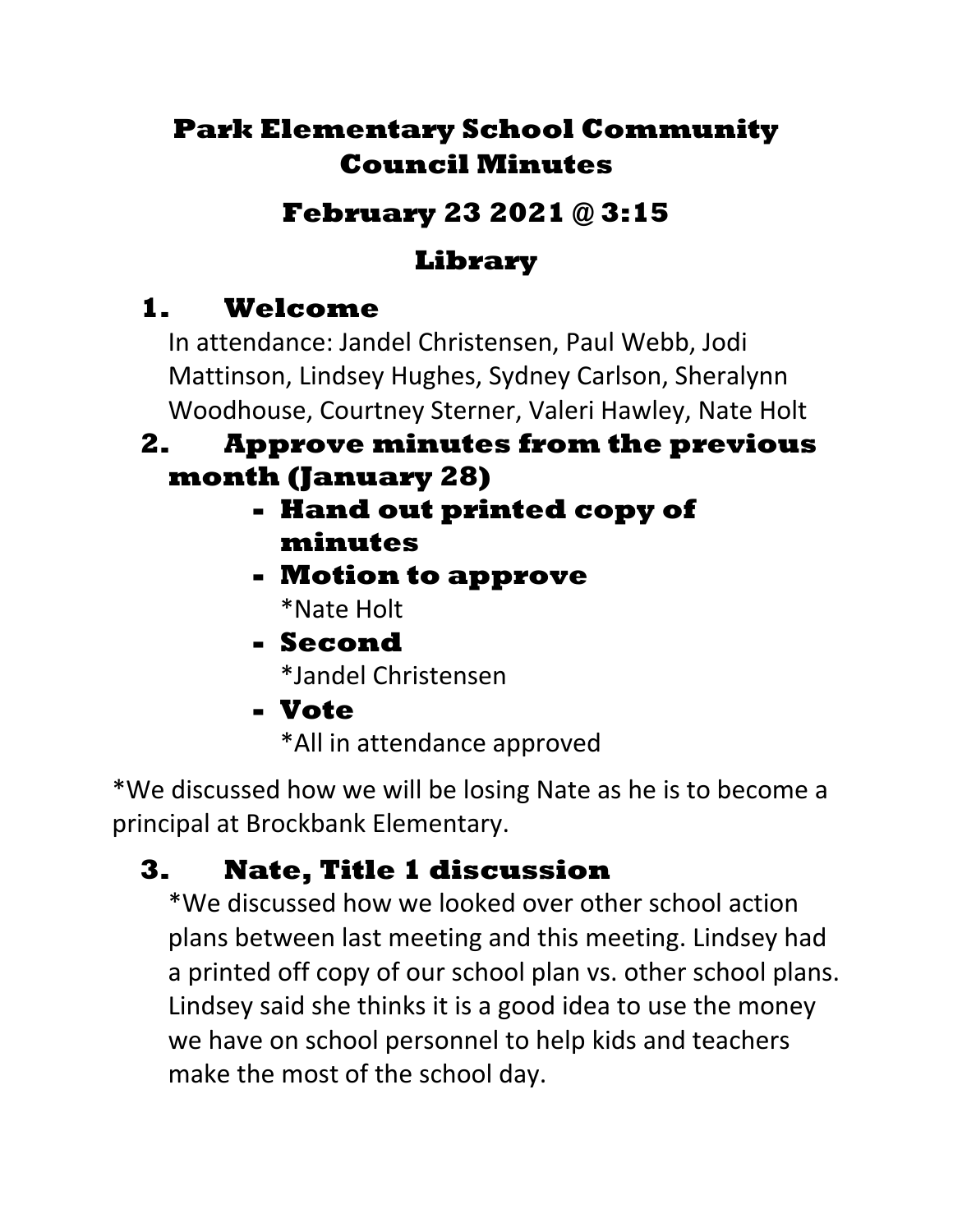\*Paul asked if we have anything included to help the gifted students. Lindsey said there is a gifted and talented program through the district, as well as a representative from our school who can help with that matter (Mrs. Webster). Sherry Campbell works for the district and Lindsey is going to contact her to evaluate what we can do here at Park. (Maybe ask if she can attend our next meeting. – what grade levels are involved? How much money does it cost? What does it look like for teachers? Techs? Students?)

## **4. Parent/ family involvement**

\*Next year: Reading night. Victory assemblies. Track and field day. Leadership day. Halloween parade. Dress up as a character in a book (maybe this year in April?).

#### **5. Goals for next year**

\*Can we request officers for the crosswalk? (only 5 minutes, maybe not overly useful; only use officers at the beginning of the year; information sheets to pass out to drivers on how to pick kids up; put cones down and close parking spots/ use as a lane)

#### **6. CSI Plan:**

\*5 indicators for school improvement. PLC time, track progress, weekly analysis of data, summer planning days, CFA's, tier 2 time etc. will be used to make these improvements. We have a large chunk of money to use for this. A few of the things we will use the money on is: We will use 3 days in the summer to go over math, language arts, ESLO's etc. We will work an hour extra each week as well as pay a stipend to the team leads.